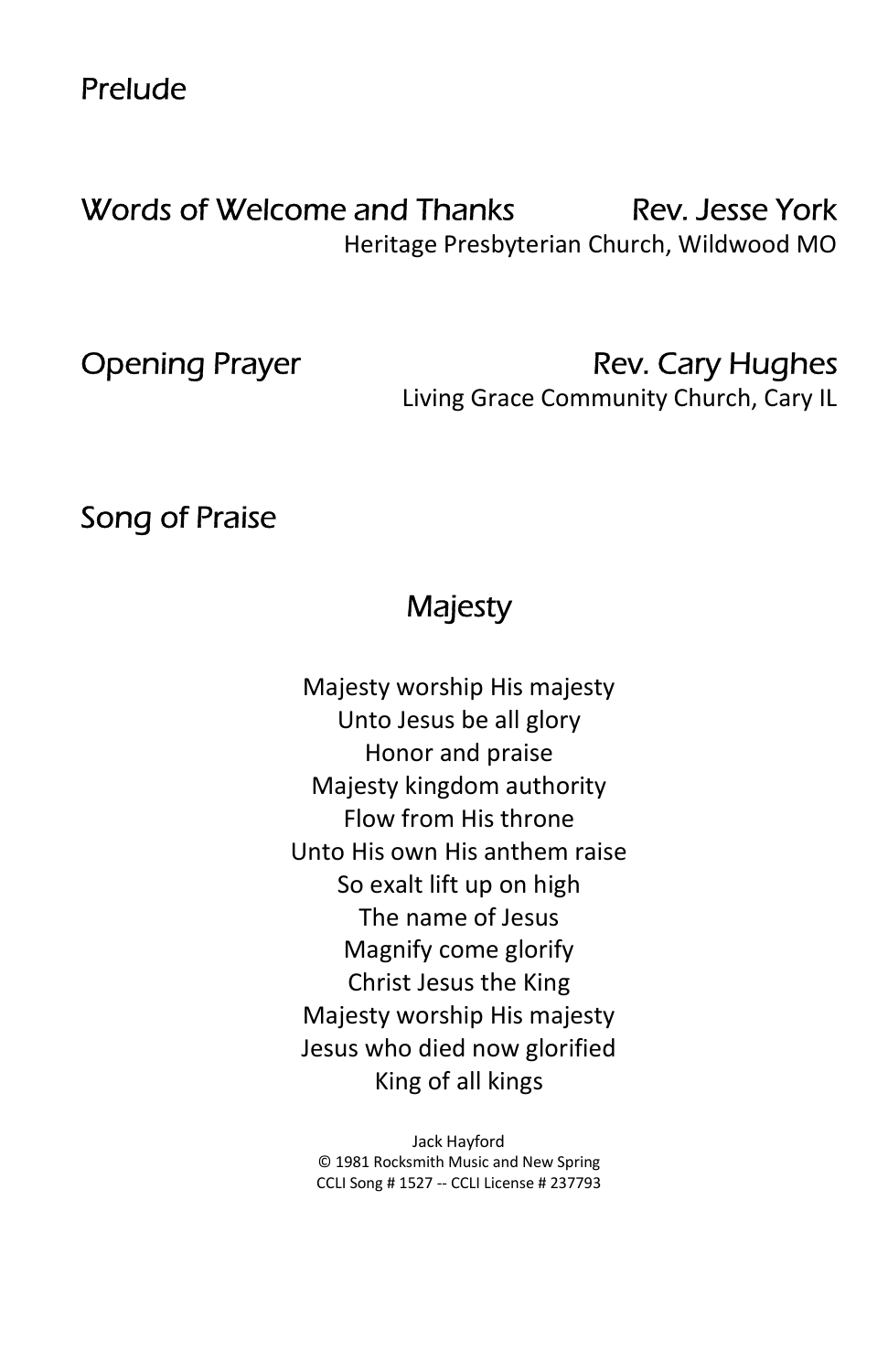## Song of Ascent

# He Giveth More Grace

He giveth more grace when the burdens grow greater He sendeth more strength when the labors increase To added affliction He addeth His mercy To multiplied trials His multiplied peace

#### Chorus

His love has no limit His grace has no measure His pow'r has no boundary known unto men For out of His infinite riches in Jesus He giveth and giveth and giveth again

When we have exhausted our store of endurance When our strength has failed Ere the day is half done When we reach the end of our hoarded resources Our Father's full giving is only begun

> Annie Johnson Flint & Hubert Mitchell © 1941. Renewed 1969 Lillenas Publishing Company CCLI Song # 14466 -- CCLI License # 237793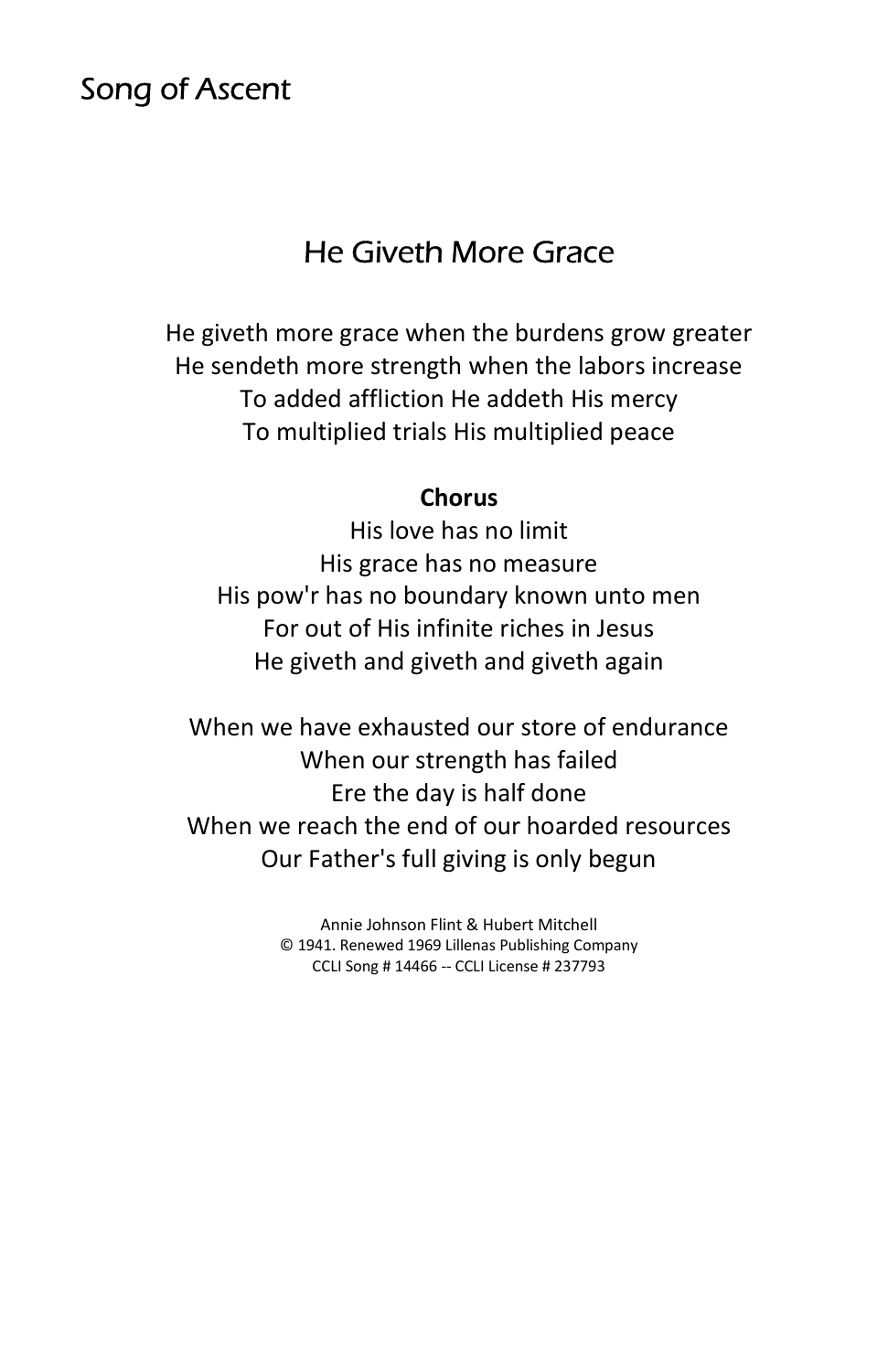# Scripture Reading

#### Philippians 2:1-11

So if there is any encouragement in Christ, any comfort from love, any participation in the Spirit, any affection and sympathy,  $2$  complete my joy by being of the same mind, having the same love, being in full accord and of one mind.  $3$  Do nothing from selfish ambition or conceit, but in humility count others more significant than yourselves. <sup>4</sup>Let each of you look not only to his own interests, but also to the interests of others.<sup>5</sup> Have this mind among yourselves, which is yours in Christ Jesus, <sup>6</sup> who, though he was in the form of God, did not count equality with God a thing to be grasped,  $<sup>7</sup>$  but emptied himself, by taking the form of a servant,</sup> being born in the likeness of men. <sup>8</sup> And being found in human form, he humbled himself by becoming obedient to the point of death, even death on a cross. <sup>9</sup>Therefore God has highly exalted him and bestowed on him the name that is above every name,  $10$  so that at the name of Jesus every knee should bow, in heaven and on earth and under the earth,  $11$  and every tongue confess that Jesus Christ is Lord, to the glory of God the Father.

## Remembrance Ken Robison

Homily – "Imitators" Rev. Jesse York

Brother

Son-in-Law

#### Ephesians 5:1-2

Therefore be imitators of God, as beloved children. <sup>2</sup> And walk in love, as Christ loved us and gave himself up for us, a fragrant offering and sacrifice to God.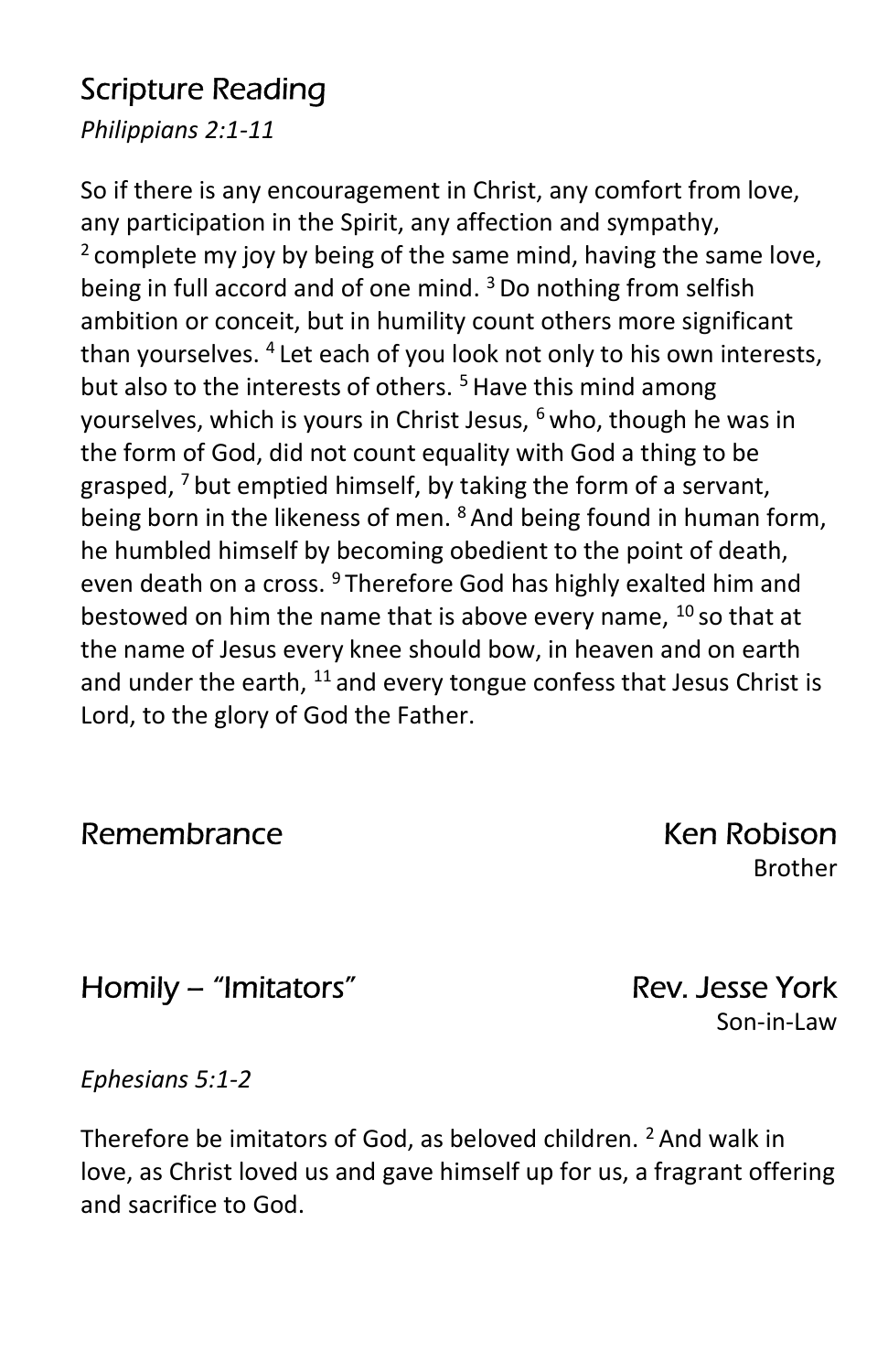## Song of Praise

## Grace

Your grace that leads this sinner home From death to life forever And sings the song of righteousness By blood and not by merit

Your grace that reaches far and wide To every tribe and nation Has called my heart to enter in The joy of Your salvation

#### **Chorus**

By grace I am redeemed By grace I am restored And now I freely walk Into the arms of Christ my Lord

Your grace that I cannot explain Not by my earthly wisdom The prince of life without a stain Was traded for this sinner **Chorus** 

Let praise rise up and overflow My song resound forever For grace will see me welcomed home To walk beside my Savior **Chorus** 

Niki Shepherd, Jonny Robinson, & Rich Thompson © 2016 © CityAlight Music CCLI Song # 7073330 -- CCLI License # 237793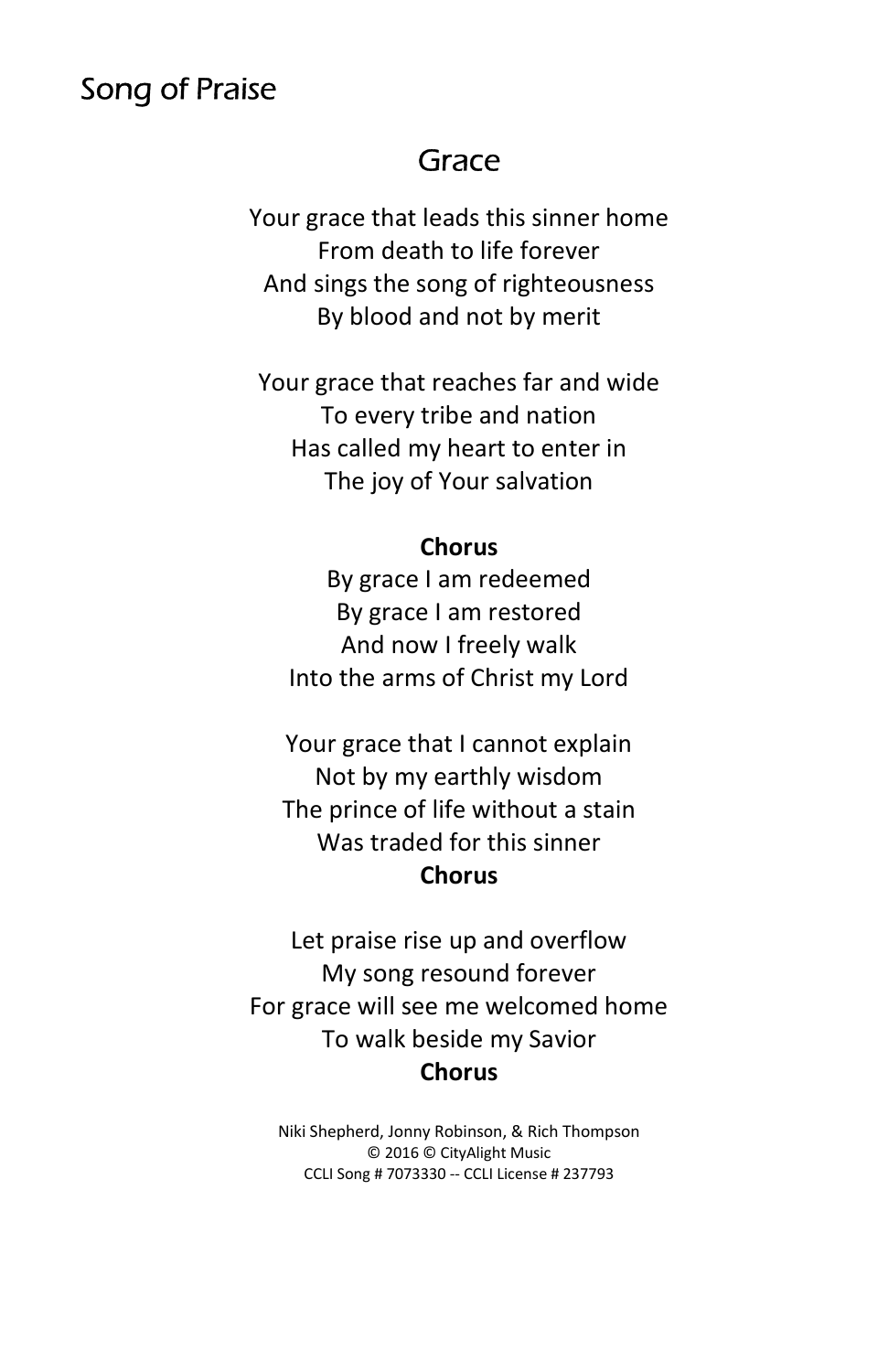# Fatherly Blessing from the Lord Scott Robison In Honor of Steve Robison Son

Numbers 6:23-26

"Speak to Aaron and his sons, saying, Thus you shall bless the people of Israel: you shall say to them, The LORD bless you and keep you; the LORD make his face to shine upon you and be gracious to you; the LORD lift up his countenance upon you and give you peace.

Ephesians 3:20-21

Now to him who is able to do immeasurably more than all we ask or imagine, according to his power that is at work within us, to him be glory in the church and in Christ Jesus throughout all generations, for ever and ever! Amen.

> Heritage Presbyterian Church 4000 Alt Road Wildwood, MO 63025 636-938-3855 www.heritagewildwood.org